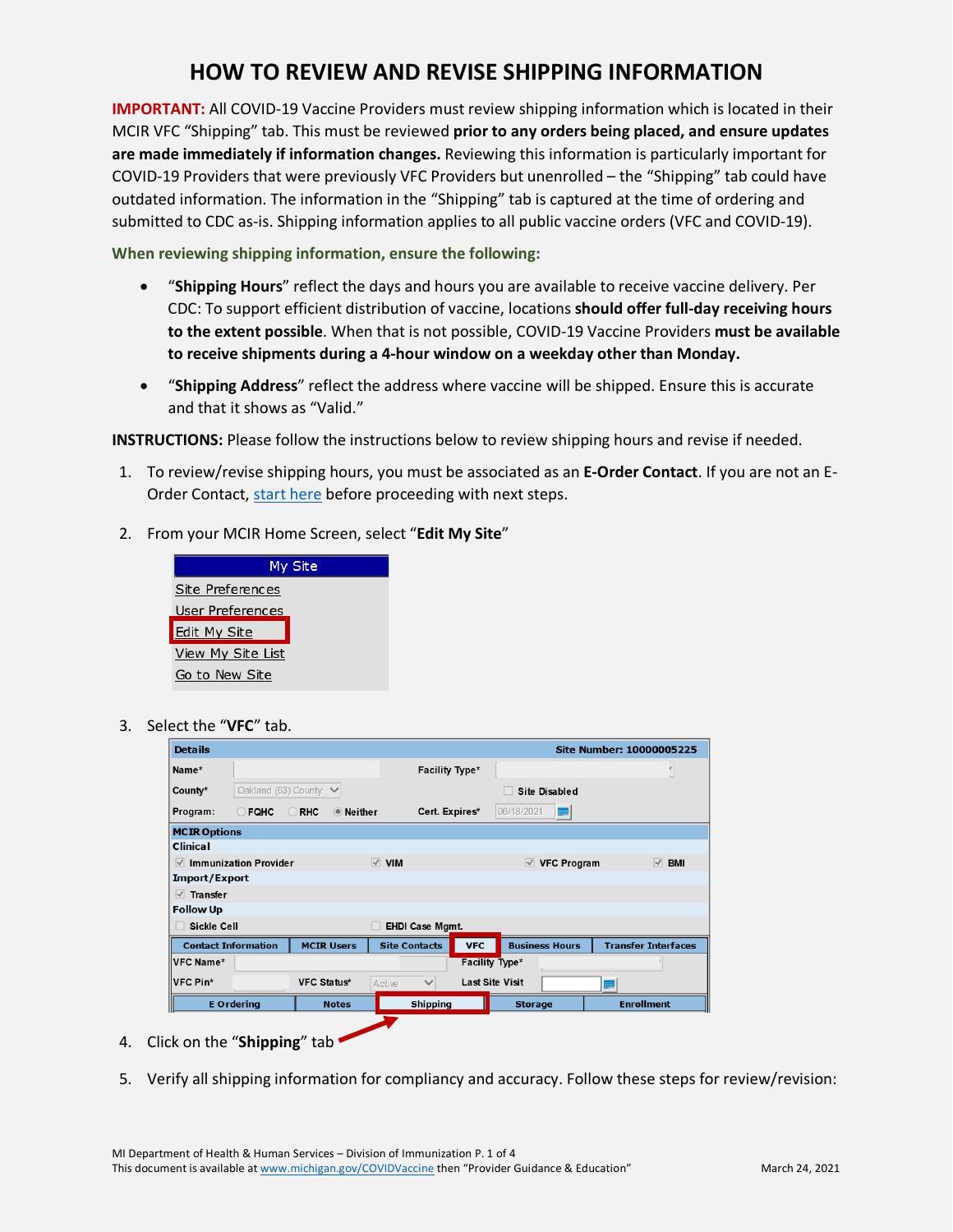## **A. REVIEW SHIPPING HOURS AND ENSURE COMPLIANCY:**

1. From the Shipping tab, review "**Shipping Hours**" for compliancy (**Full-day receiving hours to the extent possible**. When that is not possible, COVID-19 Vaccine Providers **must be available to receive shipments during a 4-hour window on a weekday other than Monday**). In this example, the below hours are noncompliant and must be corrected.

| <b>Contact Information</b>     |                                          | <b>MCIR Users</b>                       | <b>Site Contacts</b>   | <b>VFC</b>             | <b>Business Hours</b>                             | <b>Transfer Interfaces</b> |  |  |  |  |
|--------------------------------|------------------------------------------|-----------------------------------------|------------------------|------------------------|---------------------------------------------------|----------------------------|--|--|--|--|
| VFC Name*                      |                                          |                                         |                        | Facility Type*         |                                                   | $\checkmark$               |  |  |  |  |
| VFC Pin*                       |                                          | <b>VFC Status*</b>                      | Active<br>$\checkmark$ | <b>Last Site Visit</b> |                                                   |                            |  |  |  |  |
| <b>E</b> Ordering              |                                          | <b>Notes</b>                            | <b>Shipping</b>        |                        | <b>Storage</b>                                    | <b>Enrollment</b>          |  |  |  |  |
|                                | <b>Shipping Contact*</b><br>$\checkmark$ |                                         |                        |                        |                                                   |                            |  |  |  |  |
| <b>Shipping Address (Edit)</b> |                                          |                                         |                        |                        |                                                   |                            |  |  |  |  |
| Address:<br>Country:           | Bldg 34e<br><b>Ported</b> State 8344     | 1200 N Telegraph Rd Bldg 34E<br>County: | Oakland                |                        | <b>Address Status:</b><br><b>Address Updated:</b> | Invalid<br>08/31/2020      |  |  |  |  |
| <b>Shipping Hours (Edit)</b>   |                                          |                                         |                        |                        |                                                   |                            |  |  |  |  |
| Monday                         |                                          | 9:00 A.M. - 12:00 P.M.                  |                        |                        |                                                   |                            |  |  |  |  |
| Tuesday                        |                                          | 9:00 A.M. - 12:00 P.M.                  |                        |                        |                                                   |                            |  |  |  |  |
| Wednestay                      |                                          | $9:00$ A.M. - 12:00 P.M.                |                        |                        |                                                   |                            |  |  |  |  |
| Thursday                       |                                          | $9:00$ A.M. - 12:00 P.M.                |                        |                        |                                                   |                            |  |  |  |  |
| Friday                         | NO SHIPPING                              |                                         |                        |                        |                                                   |                            |  |  |  |  |

2. Next to the words "**Shipping Hours**" select "**Edit**".

| <b>Contact Information</b>        |                                   | <b>MCIR Users</b>            | <b>Site Contacts</b> |                 | <b>VFC</b>             |                | <b>Business Hours</b>                             | <b>Transfer Interfaces</b> |  |  |
|-----------------------------------|-----------------------------------|------------------------------|----------------------|-----------------|------------------------|----------------|---------------------------------------------------|----------------------------|--|--|
| VFC Name*                         |                                   |                              |                      |                 | Facility Type*         |                |                                                   | $\checkmark$               |  |  |
| VFC Pin*                          |                                   | <b>VFC Status*</b>           | Active               | $\checkmark$    | <b>Last Site Visit</b> |                |                                                   |                            |  |  |
|                                   | <b>E</b> Ordering                 | <b>Notes</b>                 |                      | <b>Shipping</b> |                        | <b>Storage</b> |                                                   | <b>Enrollment</b>          |  |  |
|                                   | Shipping Contact*<br>$\checkmark$ |                              |                      |                 |                        |                |                                                   |                            |  |  |
|                                   |                                   |                              |                      |                 |                        |                |                                                   |                            |  |  |
|                                   | <b>Shipping Address (Edit)</b>    |                              |                      |                 |                        |                |                                                   |                            |  |  |
| Address:                          |                                   | 1200 N Telegraph Rd Bldg 34E |                      |                 |                        |                |                                                   |                            |  |  |
| Country:                          | Bldg 34e                          |                              | County:              | Oakland         |                        |                | <b>Address Status:</b><br><b>Address Updated:</b> | Invalid<br>08/31/2020      |  |  |
|                                   | Putade Mess44                     |                              |                      |                 |                        |                |                                                   |                            |  |  |
|                                   |                                   |                              |                      |                 |                        |                |                                                   |                            |  |  |
| Shipping Hour <sup>®</sup> (Edit) |                                   |                              |                      |                 |                        |                |                                                   |                            |  |  |
| Monday                            |                                   | $9:00$ A.M. - 12:00 P.M.     |                      |                 |                        |                |                                                   |                            |  |  |
| Tuesday                           |                                   | 9:00 A.M. - 12:00 P.M.       |                      |                 |                        |                |                                                   |                            |  |  |
| Wednesday                         |                                   | $9:00$ A.M. $-12:00$ P.M.    |                      |                 |                        |                |                                                   |                            |  |  |
| Thursday                          |                                   | 9:00 A.M. - 12:00 P.M.       |                      |                 |                        |                |                                                   |                            |  |  |
| Friday                            | <b>NO SHIPPING</b>                |                              |                      |                 |                        |                |                                                   |                            |  |  |

3. A window will pop-up to make revisions. Modify hours appropriately:

|                                                                       |      |      |                         | <b>Edit Hours</b> |              |                                |                            |
|-----------------------------------------------------------------------|------|------|-------------------------|-------------------|--------------|--------------------------------|----------------------------|
| Hours - hh[:mm]                                                       |      |      |                         |                   |              |                                | <b>Copy Business Hours</b> |
| Monday<br>⊻                                                           | 9:00 | A.M. | $-3:30$<br>$\checkmark$ | P.M.              | $\checkmark$ | $\checkmark$<br>$\blacksquare$ | $\checkmark$               |
| $\vee$ Tuesday                                                        | 9:00 | A.M. | $-3:30$<br>$\checkmark$ | P.M.              | $\checkmark$ | $\checkmark$<br>-              | $\checkmark$               |
| $\vee$ Wednesday                                                      | 9:00 | A.M. | $-3:30$<br>$\checkmark$ | P.M.              | $\checkmark$ | $\checkmark$<br>$\blacksquare$ | $\checkmark$               |
| Thursday<br>⊻                                                         | 9:00 | A.M. | $-3:30$<br>$\checkmark$ | P.M.              | $\checkmark$ | $\checkmark$<br>$\blacksquare$ | $\checkmark$               |
| Friday                                                                | 9:00 | A.M. | $\checkmark$<br>$-4:00$ | P.M.              | $\checkmark$ | $\checkmark$<br>$\blacksquare$ | $\checkmark$               |
| * 12:00 PM is assumed to be Noon. 12:00 AM is assumed to be Midnight. |      |      |                         |                   |              |                                |                            |

4. Click "Submit"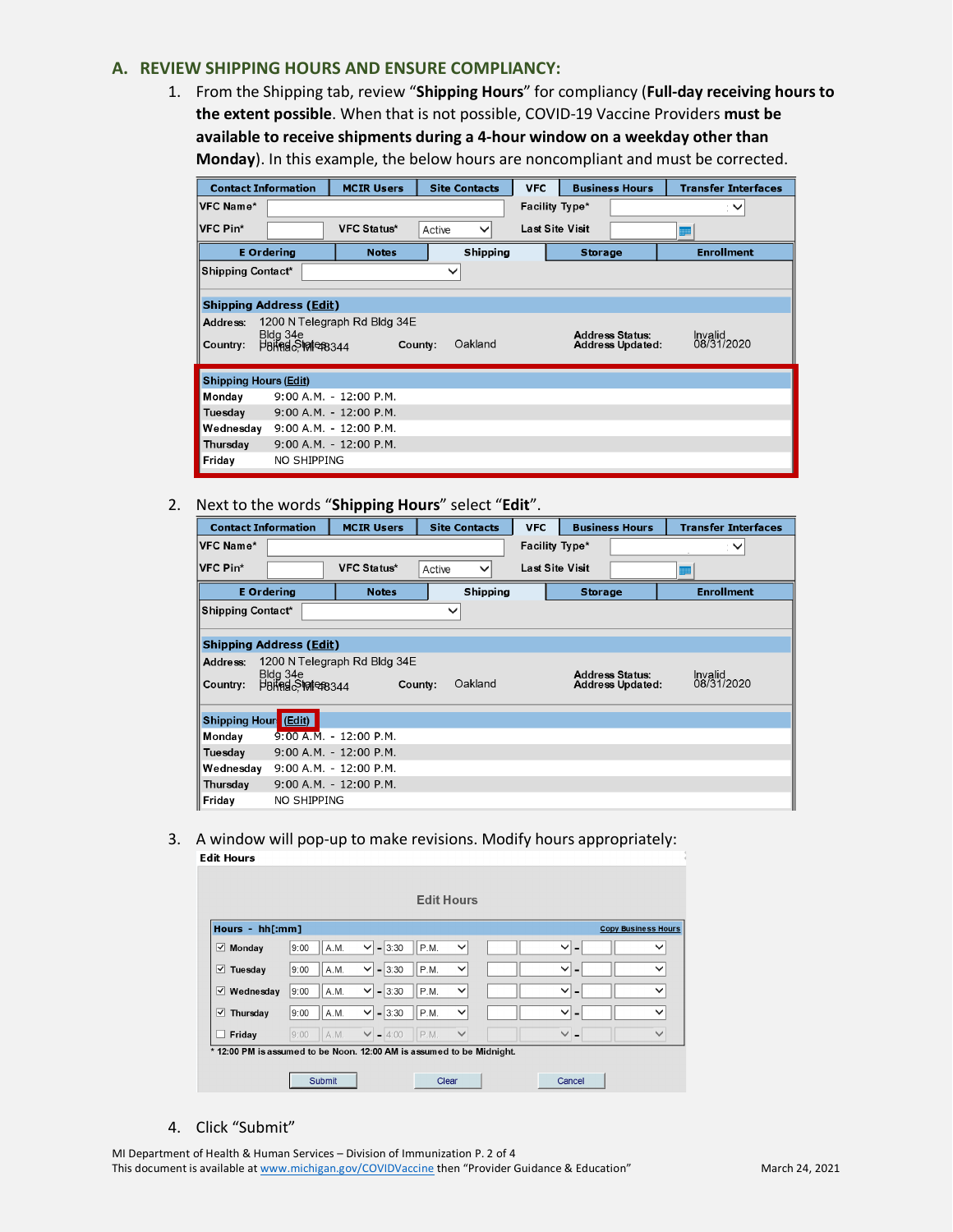5. Hours will now be updated in the "**Shipping Hours**" area.

|                              | <b>Shipping Hours (Edit)</b>    |  |  |  |  |  |  |  |
|------------------------------|---------------------------------|--|--|--|--|--|--|--|
| Monday                       | 9:00 A.M. - 3:30 P.M.           |  |  |  |  |  |  |  |
| Tuesday                      | $9:00$ A.M. - 3:30 P.M.         |  |  |  |  |  |  |  |
|                              | Wednesday 9:00 A.M. - 3:30 P.M. |  |  |  |  |  |  |  |
| Thursday                     | $9:00$ A.M. - 3:30 P.M.         |  |  |  |  |  |  |  |
| Friday                       | NO SHIPPING                     |  |  |  |  |  |  |  |
|                              |                                 |  |  |  |  |  |  |  |
| <b>Shipping Instructions</b> |                                 |  |  |  |  |  |  |  |

Please note that the "Shipping Instructions" area is not included in the delivery instruction to McKesson/Merck. DO NOT USE THIS AREA. Please use signage at your office to relay instructions to your carrier. Always ensure deliveries are immediately attended to and stored appropriately.

## **B. REVIEW AND REVISE SHIPPING ADDRESS**:

1. From the VFC "**Shipping**" tab, review the information in "**Shipping Address**" area. Ensure address is both accurate and "Valid". In this example, the "**Address Status**" is "**Invalid**"

|                                   | <b>Contact Information</b>          | <b>MCIR Users</b>            |                 | <b>Site Contacts</b> | <b>VFC</b> |                        | <b>Business Hours</b>                             |                   |  |  | <b>Transfer Interfaces</b> |
|-----------------------------------|-------------------------------------|------------------------------|-----------------|----------------------|------------|------------------------|---------------------------------------------------|-------------------|--|--|----------------------------|
| ∣VFC Name*                        |                                     |                              |                 |                      |            | Facility Type*         |                                                   |                   |  |  | $\checkmark$               |
| $IVFC Pin*$                       |                                     | <b>VFC Status*</b>           | Active          | $\checkmark$         |            | <b>Last Site Visit</b> |                                                   |                   |  |  |                            |
| <b>E</b> Ordering<br><b>Notes</b> |                                     |                              | <b>Shipping</b> |                      |            | <b>Storage</b>         |                                                   | <b>Enrollment</b> |  |  |                            |
| Shipping Contact*<br>$\checkmark$ |                                     |                              |                 |                      |            |                        |                                                   |                   |  |  |                            |
|                                   | <b>Shipping Address (Edit)</b>      |                              |                 |                      |            |                        |                                                   |                   |  |  |                            |
| Address:<br>Country:              | Bldg 34e<br><b>PBREE STRIPEB344</b> | 1200 N Telegraph Rd Bldg 34E | County:         | Oakland              |            |                        | <b>Address Status:</b><br><b>Address Updated:</b> |                   |  |  | Invalid<br>08/31/2020      |

## 2. Next to the words "**Shipping Address**", click "**Edit**"

|                      | <b>Shipping Address (Edit)</b> |         |         |                                                   |                       |
|----------------------|--------------------------------|---------|---------|---------------------------------------------------|-----------------------|
| Address:             | 1200 N Telegraph Rd Bldg 34E   |         |         |                                                   |                       |
| $\parallel$ Country: | Bldg 34e<br>Putade Maters344   | County: | Oakland | <b>Address Status:</b><br><b>Address Updated:</b> | Invalid<br>08/31/2020 |